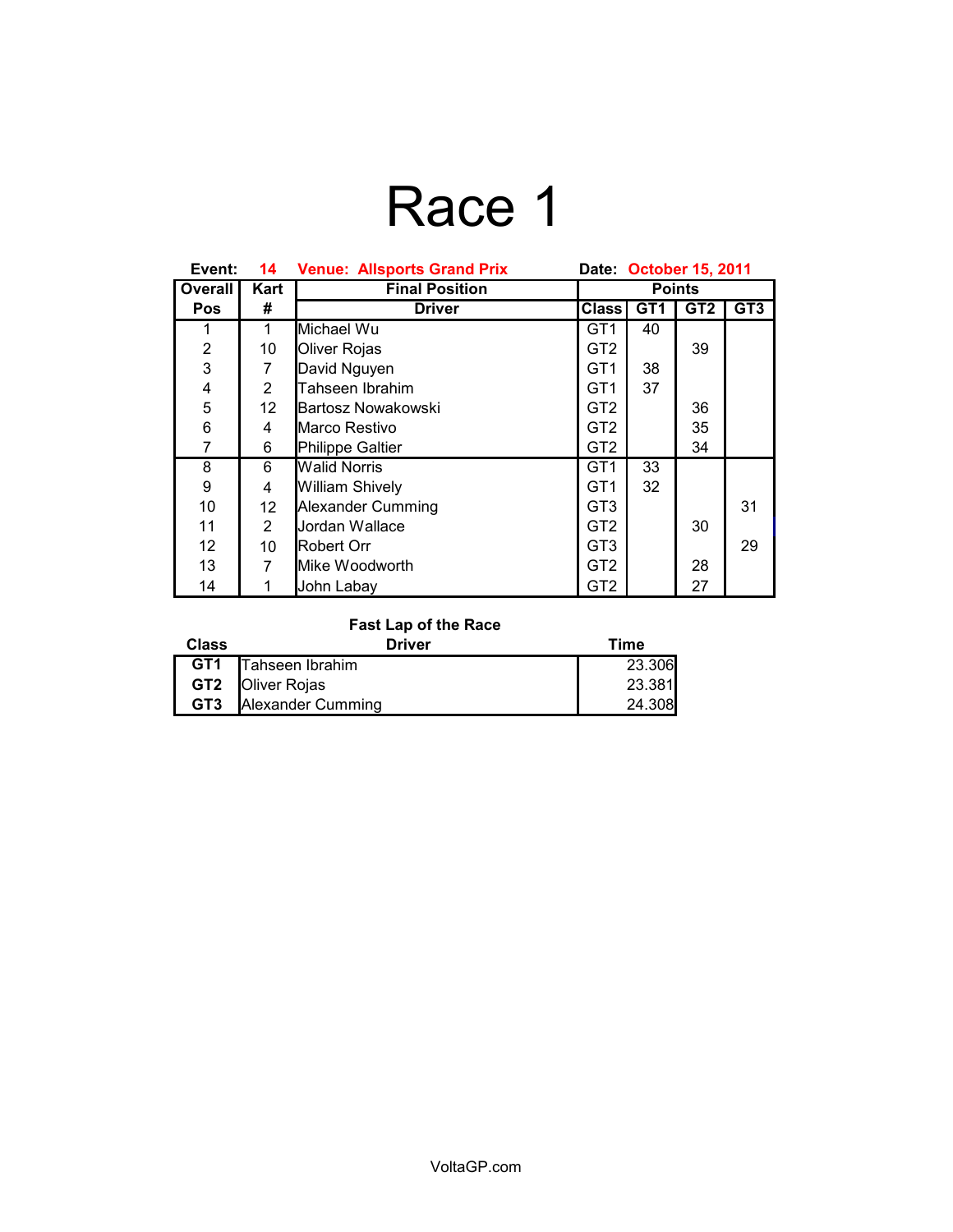### Race 2

| Event:         | 14             | <b>Venue: Allsports Grand Prix</b> | Date: October 15, 2011 |                 |                 |                 |
|----------------|----------------|------------------------------------|------------------------|-----------------|-----------------|-----------------|
| Overall        | Kart           | <b>Final Position</b>              | <b>Points</b>          |                 |                 |                 |
| <b>Pos</b>     | #              | <b>Driver</b>                      | <b>Class</b>           | GT <sub>1</sub> | GT <sub>2</sub> | GT <sub>3</sub> |
| 1              | 10             | Tahseen Ibrahim                    | GT <sub>1</sub>        | 40              |                 |                 |
| $\overline{2}$ | 4              | David Nguyen                       | GT <sub>1</sub>        | 39              |                 |                 |
| 3              | $\overline{2}$ | Oliver Rojas                       | GT <sub>2</sub>        |                 | 38              |                 |
| 4              | 6              | Michael Wu                         | GT <sub>1</sub>        | 37              |                 |                 |
| 5              | 12             | Marco Restivo                      | GT <sub>2</sub>        |                 | 36              |                 |
| 6              | 7              | Bartosz Nowakowski                 | GT <sub>2</sub>        |                 | 35              |                 |
| 7              |                | Philippe Galtier                   | GT <sub>2</sub>        |                 | 34              |                 |
| 8              | 6              | William Shively                    | GT <sub>1</sub>        | 33              |                 |                 |
| 9              | 12             | <b>Walid Norris</b>                | GT <sub>1</sub>        | 32              |                 |                 |
| 10             | $\overline{2}$ | Jordan Wallace                     | GT <sub>2</sub>        |                 | 31              |                 |
| 11             | 4              | Alexander Cumming                  | GT <sub>3</sub>        |                 |                 | 30              |
| 12             | 7              | Mike Woodworth                     | GT <sub>2</sub>        |                 | 29              |                 |
| 13             | 10             | <b>I</b> Robert Orr                | GT <sub>3</sub>        |                 |                 | 28              |
| 14             |                | John Labay                         | GT <sub>2</sub>        |                 | 27              |                 |

### **Fast Lap of the Race**

| <b>Class</b> | <b>Driver</b>                | Time   |
|--------------|------------------------------|--------|
|              | <b>GT1</b> Michael Wu        | 23.336 |
|              | <b>GT2 Oliver Rojas</b>      | 23.375 |
|              | <b>GT3</b> Alexander Cumming | 24.115 |